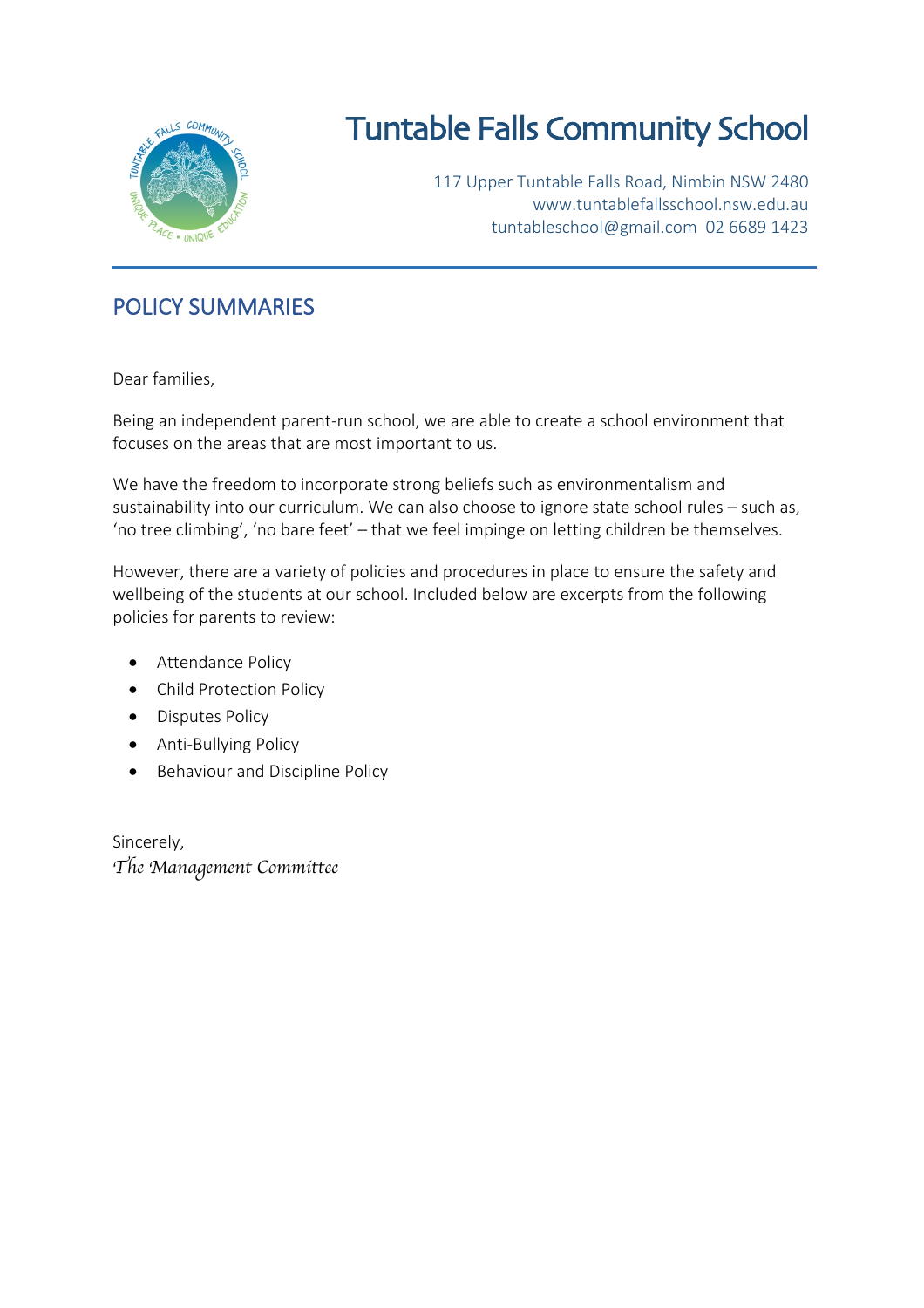# Attendance Policy

### Why coming to school every day is so important for your child

So why not be relaxed about attendance? While we fully understand the importance of travel, special occasions, even occasional rest days, we also know how vital regular attendance is for each child's learning and social development.

### Does regular attendance really matter?

- Being in class every day, allows children to build incrementally on their learning. They are less likely to feel overwhelmed. Consistency makes it easier for them to absorb new knowledge and move to the next level in their abilities.
- Children, who are frequently absent, tend to fall behind their classmates which can lead to ongoing self-esteem issues. Regular attendance is even more critical for a child who is struggling with an area of work. Practising every day with their teacher and aides will help this child overcome learning hurdles more quickly.
- Socially, children who are often absent can find it more difficult to maintain friendships or to feel fully part of the class or school. Frequent absences may make school seem scary when the child does attend.

If your child often does not want to come to school, please speak to us. Together, you and your child's teacher can identify the underlying reason and work together to address it.

Because absences due to illness are inevitable, we ask that families are committed to regular attendance the rest of the time to ensure that their child's education and connection to the school does not suffer.

# *What to do if your child is absent*

#### Unexpected absence

Please call or email the office by 10am to let us know the reason that your child is absent. It is important that we know that you are aware your child is not at school.

- Sickness or medical appointment
- Inability to attend (eg car broken down)
- Special family occasion (eg wedding, religious festival)
- Family emergency

If a child is absent for five days and we have not been able to speak with the family, we are required to initiate a procedure that eventually culminates in a report to the school liaison officer.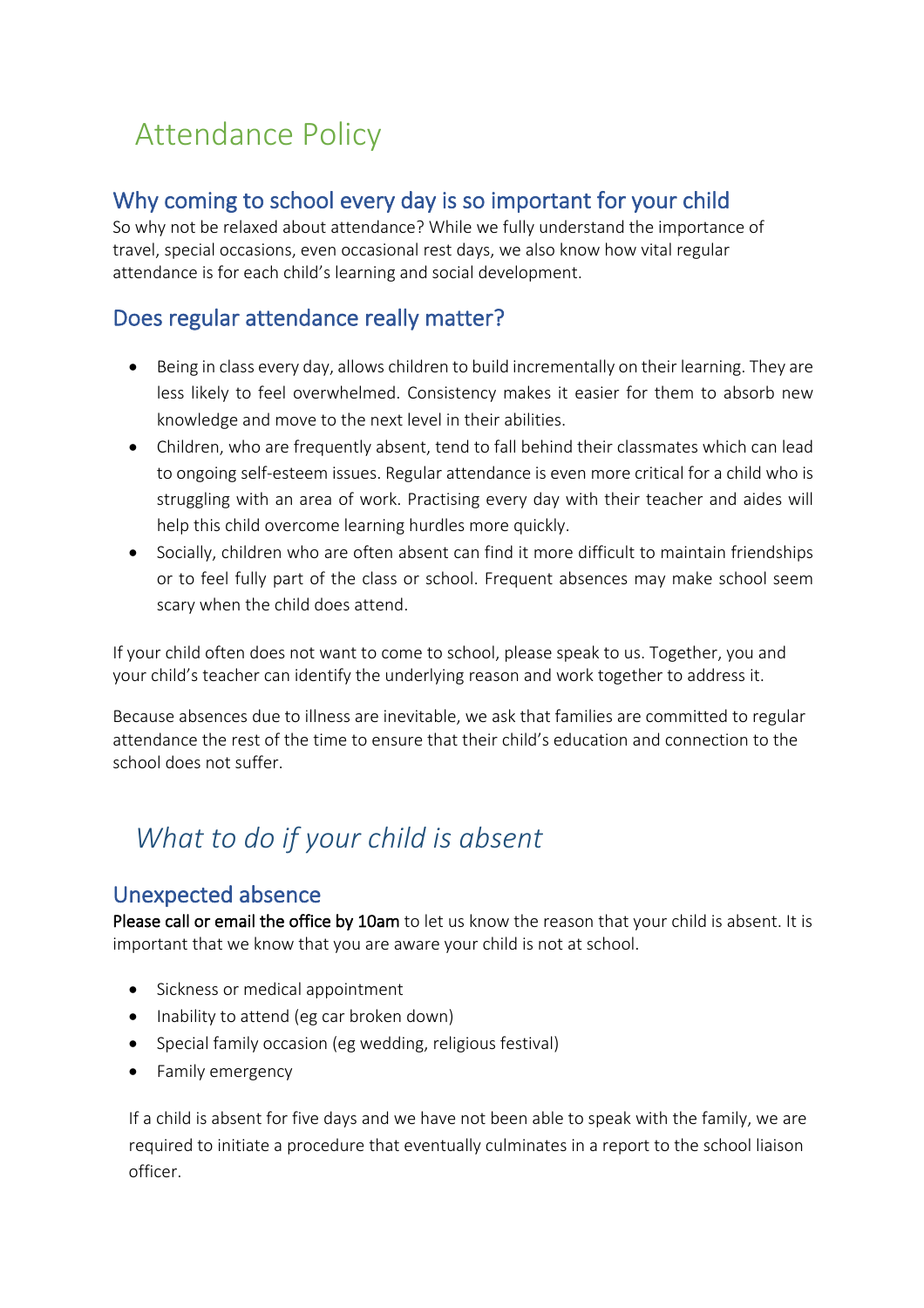#### Low attendance or repeated lateness

If your child's attendance is below an acceptable level, or absences/late arrivals are impacting on their education, we will ask you to meet with your child's teacher. Together we can identify the causes of absences and develop a plan to improve attendance.

In the unlikely event that a family refused more than two requests to meet or attendance continued to be low with no evidence of efforts to improve, we are required to implement our procedure which ultimately leads to the student being unenrolled and the family reported to the Department of Education and Communities liaison officer.

#### Planned absence

If you know ahead of time that your child will be away from school, please let us know by calling or emailing the school (less than 5 days) or completing an *Exemption from attendance request* form (over 5 days) for review by the committee and teachers.

A committee member and/or your child's teacher will contact you if they feel an extended absence will be harmful to your child's education. In this situation, we will work with you to develop a reasonable solution.

We believe travel is a wonderful opportunity for learning outside of school and support families who choose to take children out of school for this reason. It may benefit some children to take work with them so that they do not fall behind their classmates. For others, an activity, such as a travel journal, can help them maintain their skills. Your child's teacher can provide ideas.

## Child Protection Policy

This policy applies to all staff members, which includes employees, contractors and volunteers.

There are different forms of child abuse. These include neglect, sexual, physical and emotional abuse.

#### Mandatory reporting

The Care and Protection Act provides for mandatory reporting of children at risk of significant harm. A child is a person under the age of 16 years and a young person is aged 16 years or above but who is under the age of 18, for the purposes of the Care and Protection Act.

Under the Care and Protection Act mandatory reporting applies to persons who:

- in the course of their employment, deliver services including health care; welfare, education, children's services and residential services, to children; or
- hold a management position in an organisation, the duties of which include direct responsibility for, or direct supervision of, the provision of services including health care, welfare, education, children's services and residential services, to children, are mandatory reporters.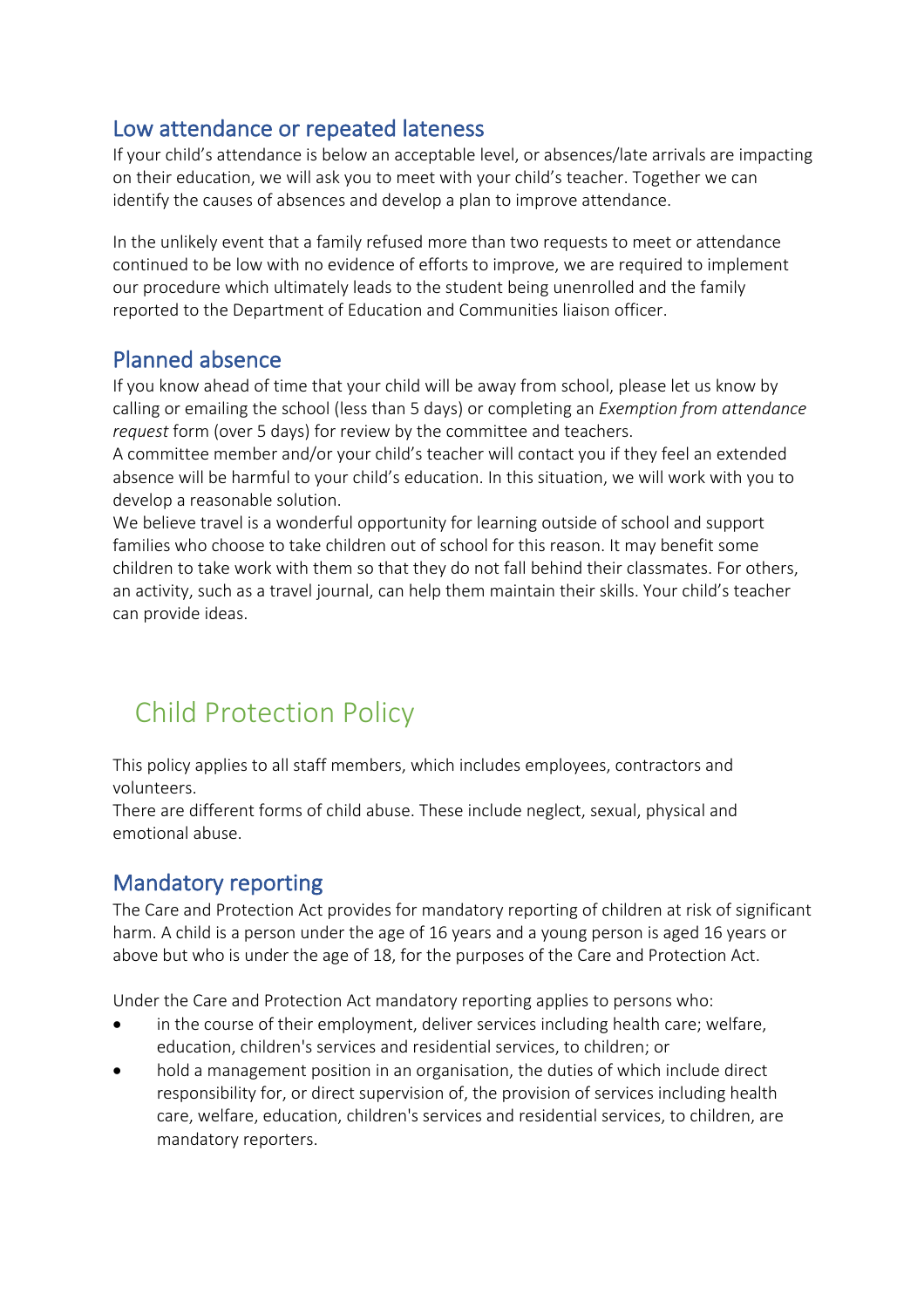All teachers are mandatory reporters. Other staff members may also be mandatory reporters. Any queries about whether other staff members are mandatory reporters should be directed to the Coordinator.

#### Reports to Communities and Justice

A mandatory reporter must, where they have reasonable grounds to suspect that a child (under 16 years of age) is at risk of significant harm, report to the Department of Communities and Justice (DCJ) as soon as practicable. The report must include the name, or a description, of the child and the grounds for suspecting that the child is at risk of significant harm.

In addition, the school may choose to make a report to the DCJ where there are reasonable grounds to suspect a young person (16 or 17 years of age) is at risk of significant harm and there are current concerns about the safety, welfare and well-being of the young person.

In the independent school sector, a mandatory reporter will meet their obligation if they report to the Coordinator in the School. This centralised reporting model ensures that a person in the school has all of the information that may be relevant to the circumstances of the child at risk of significant harm and addresses the risk of the school not being aware of individual incidences that amount to cumulative harm.

#### Reportable conduct

Under the Children's Guardian Act 2019 *reportable conduct* is defined as:

- a sexual offence
- sexual misconduct
- an assault against a child
- ill-treatment of a child
- neglect of a child
- an offence under section 43B (failure to protect) or section 316A (failure to report) of the Crimes Act 1900; and
- behaviour that causes significant emotional or psychological harm to a child.

#### Parents, carers and community members

Parents, carer and community members are encouraged to report any conduct that is in their view inappropriate, reportable or criminal conduct to the Coordinator or their delegate. All such reports will be dealt with in accordance with the School's complaint handling procedures.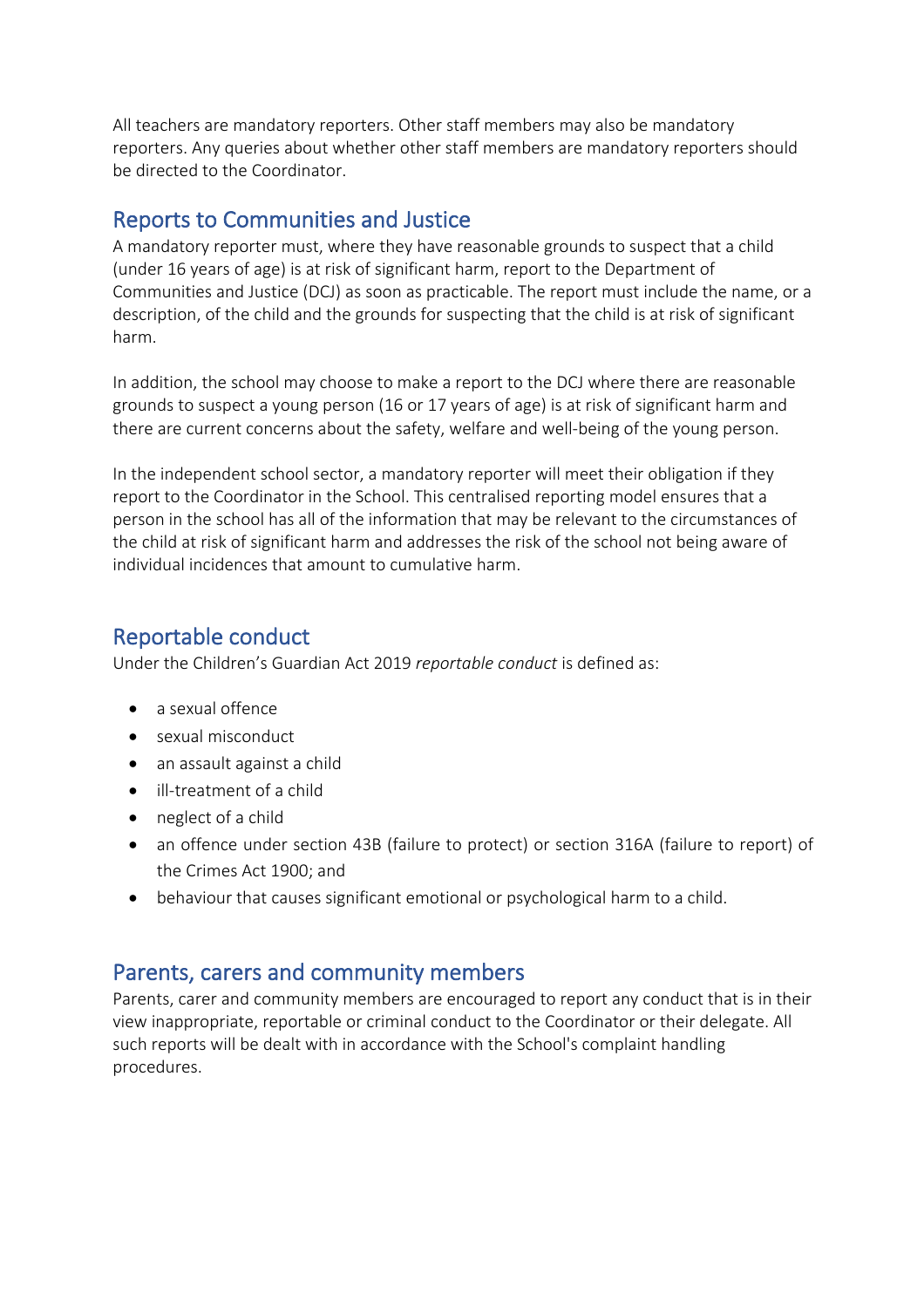# Disputes Policy

#### Member Disputes

In the event of conflict arising among members of the school community then;

- a) The issue should be taken up with the person(s) with whom the conflict is perceived to exist, by the person who finds him or herself in conflict to resolve if possible.
- b) If the conflict has not resolved at this point the committee must be informed that a conflict exists and both parties should choose a committee member, with whom they feel comfortable, who will work to help them sort out conflict among themselves.
- c) If this process fails to resolve the conflict then any of the parties can request mediation from the committee in the form of a letter briefly outlining the issues and requesting mediation. Mediation will then be organised via the CJC. Both parties should choose whomever they wish to be present as a support person. The Mediation process with the CJC is then followed with the parties involved.
- d) Once mediation has been completed, a mediation report is made to the committee about the nature of the conflict and how it was resolved and the committee will pass any resolutions required.

#### Student Disputes

Because of our concern to ensure that all individual rights are being respected we ask all members of the school community to ensure that issues and disputes involving students at the school are dealt with through the proper channels via contact and communication with the class teacher.

*\*We emphasise that under no circumstances should the member take the dispute directly to the children or the parent of that child, as the proper process ensure that the children's right to feel safe in their learning environment is respected and that they are communicated with appropriately in this situation. \** 

In the event of conflict arising between students at the school, or if a parent at the school has concerns about another student at the school then;

- a) We ask that the Class Teacher of the children involved be approached and the situation discussed with them 1st.
- b) The Class Teacher will work through with the children involved to resolve the issue and work through the parents and children's concerns.
- c) The Class Teacher will then liaise with the parents and children concerned about the resolution of the issue.
- d) If the teacher or the parent feels that the conflict has not been resolved they can approach the committee with their concerns and mediation will be organised to resolve the issues.

#### Mediation Procedure

In the event that the school's internal disputes process not working the next step is to engage in the mediation process. The school places the emotional and educational wellbeing of all its students as its highest priority and this underpins all mediation and negotiation processes.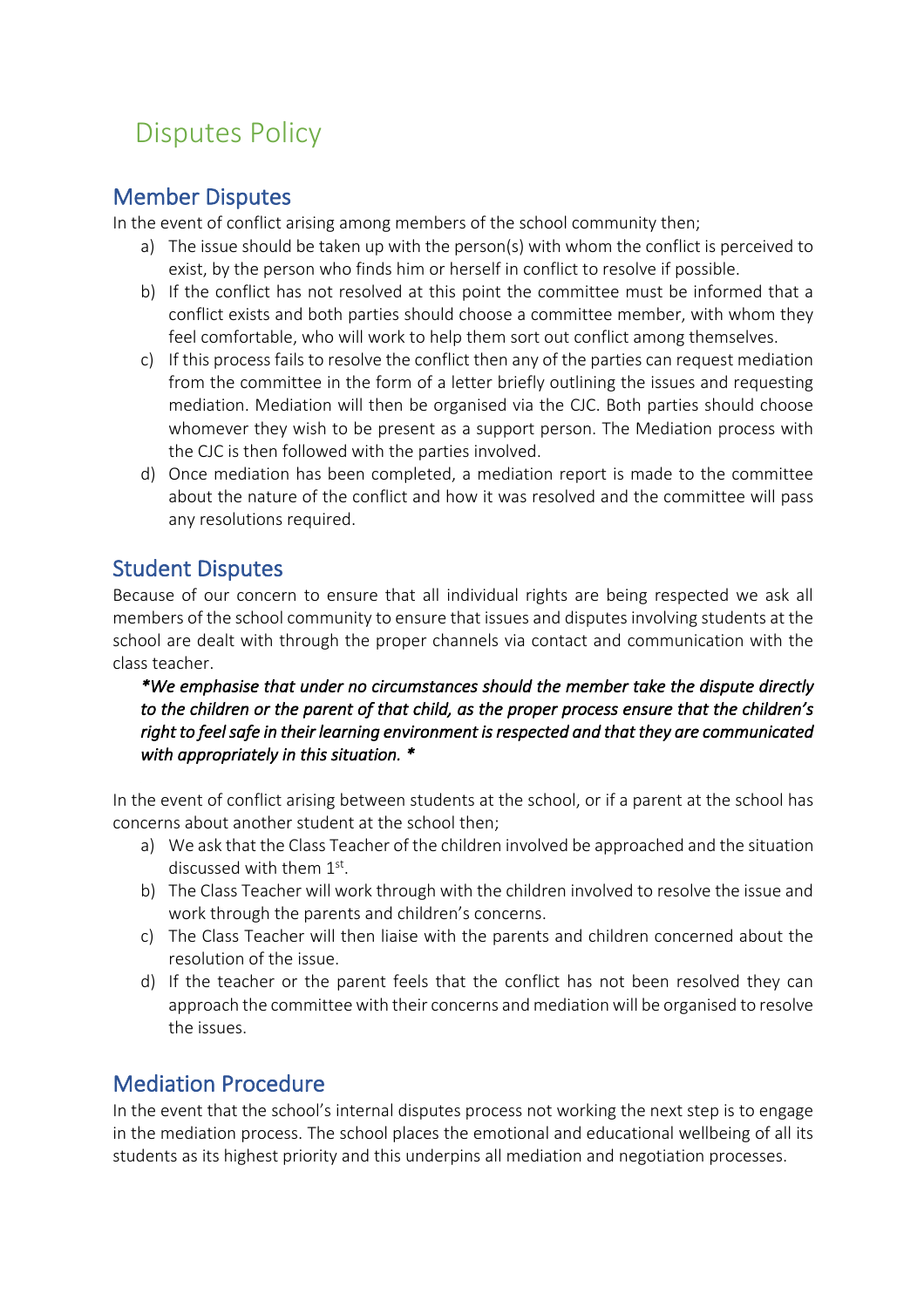The School has determined to use the Mediation services offered through the CJC (Community Justice Centres).

Community Justice Centers provide free mediation and conflict management services to help people resolve disputes. Funded by the NSW Government as part of the Department of Justice & Attorney General, the services are confidential, timely, easy to use and voluntary. They provide services throughout New South Wales.

# Anti-Bullying Policy

The term "*bullying*" has a specific meaning. This policy sets out expectations for preventing and responding to bullying between children. We have other policies, such as the *Behaviour and Discipline policy*, that apply to the children's general problematic behaviour.

Families who are not happy about a way that an incident of bullying has been managed, should make a written complaint to the management committee. Our *Complaints Handling Policy and Procedures* sets out a standard procedure for evaluating and responding to a complaint.

For matters involving bullying towards employees or volunteers, refer to the *Discrimination, Harassment and Bullying Policy for employees, contractors and volunteers Policy*.

### What is bullying?

Bullying is repeated behaviour that uses superior power to humiliate, intimidate or harass another. It can focus on race, religion, appearance. It can take different and multiple forms.

- *Verbal*: name calling, teasing, abuse, putdowns, sarcasm, insults, threats, verbal abuse, etc.
- *Physical*: hitting, punching, kicking, poking, scratching, tripping, spitting, repeated damage of belongings, etc.
- *Covert/socia*l: ignoring, ostracising, alienating, inappropriate gestures, lying about someone, playing nasty jokes that lead to the target being humiliated or powerless, deliberately excluding, etc.
- *Psychological*: spreading rumours, dirty looks, hiding or damaging possessions, threatening, manipulating, etc.
- *Cyber*: using technology such as email, social networking sites to bully verbally, socially or psychologically, and inappropriate use of a camera phone.

Bullying is NOT fights between equals, mutual disagreements, not liking someone, single incidents of nastiness or children not getting along well.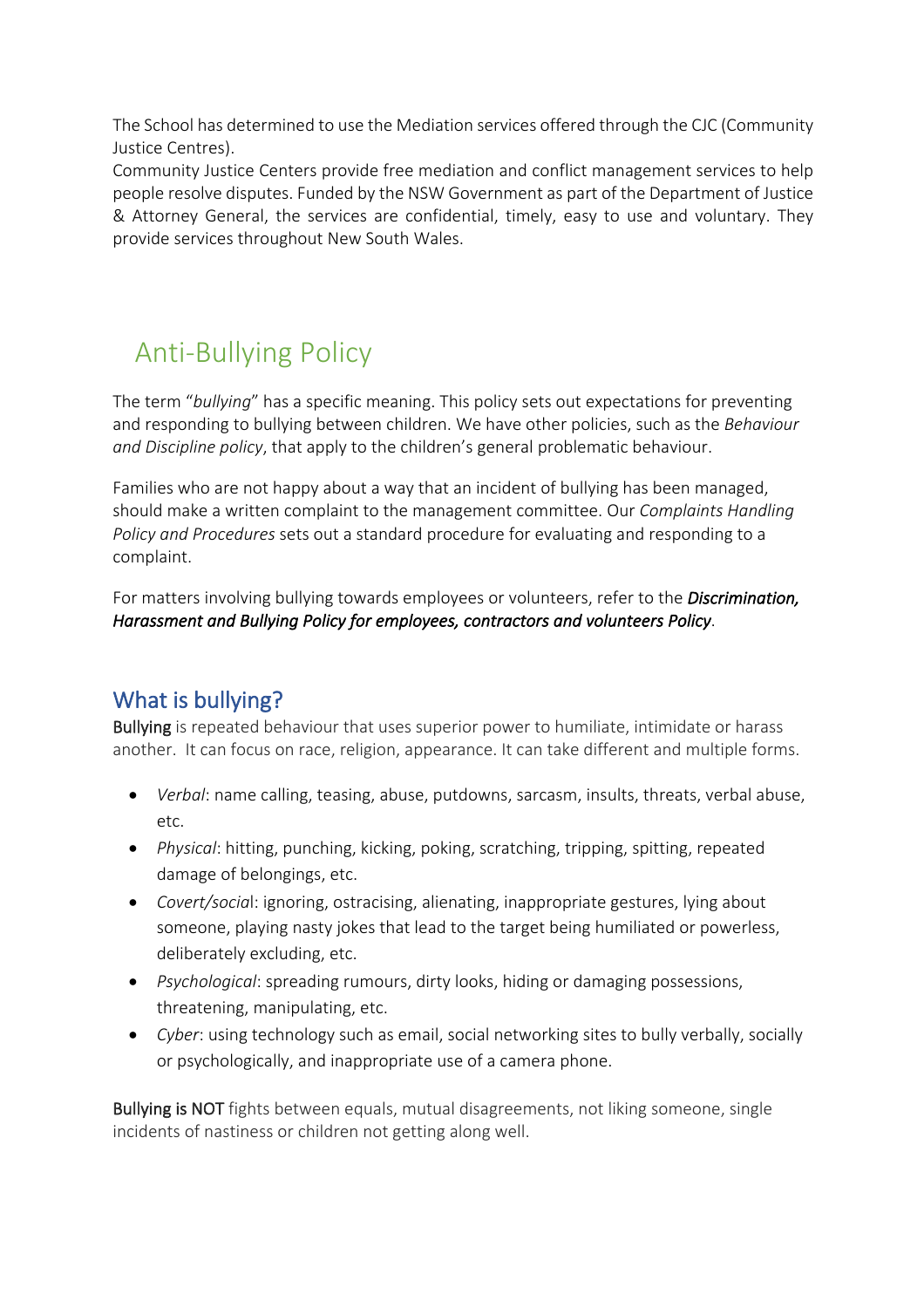### Prevention

We aim to create a safe, caring and supportive environment, where children are taught positive social skills, by:

- Teaching and modelling respect, friendliness and care through the curriculum and in our behaviour.
- Listening respectfully to students and providing opportunities for student voice.
- Celebrating our own diversity, and teaching for and about diversity generally.
- Encouraging the children to be assertive and to act as positive role models.
- Acknowledging positive behaviour.

## Strategies to deal with bullying

The school *Behaviour and Discipline Policy* applies in all cases of inappropriate behaviour, including bullying. Failure by a student to modify their bullying behaviour ultimately leads to suspension in accordance with policy. In all cases of suspension, parents are advised of their appeal rights. In extreme cases, there may be meetings regarding expulsion if there are no changes in bullying behaviour and students are at risk.

The school has a range of strategies to deal with different types of conflict and bullying when they arise.

Fundamental to our policy is that students and parents will report all incidents of bullying. Specifically:

- Incidents of bullying may be reported to any member of staff.
- Parents should contact the school's Coordinator.

# Behaviour and Discipline Policy

We aim to provide the children with clear and firm boundaries within which they may learn safe and effective ways of expressing themselves. The foundations of this policy are each child's right to be safe and to learn while at school. Bullying in any form is dealt with seriously and immediately – refer to our *Anti-Bullying policy.*

The management committee and teachers believe a positive approach to guiding behaviour is best for confidence and self-esteem. Our goal is to teach the children to behave with thought, care and respect towards each other, the staff and their families. When people "act out", "misbehave" or disrupt social relationships this is a symptom of feeling out of balance or not centred, or internally struggling (eg. to sit still). Underlying causes may include miscommunication, misunderstandings, feeling tired or bored, or issues not directly connected to an incident. We take misbehaviour and break downs in communication as opportunities to learn more about ourselves and each other and as an